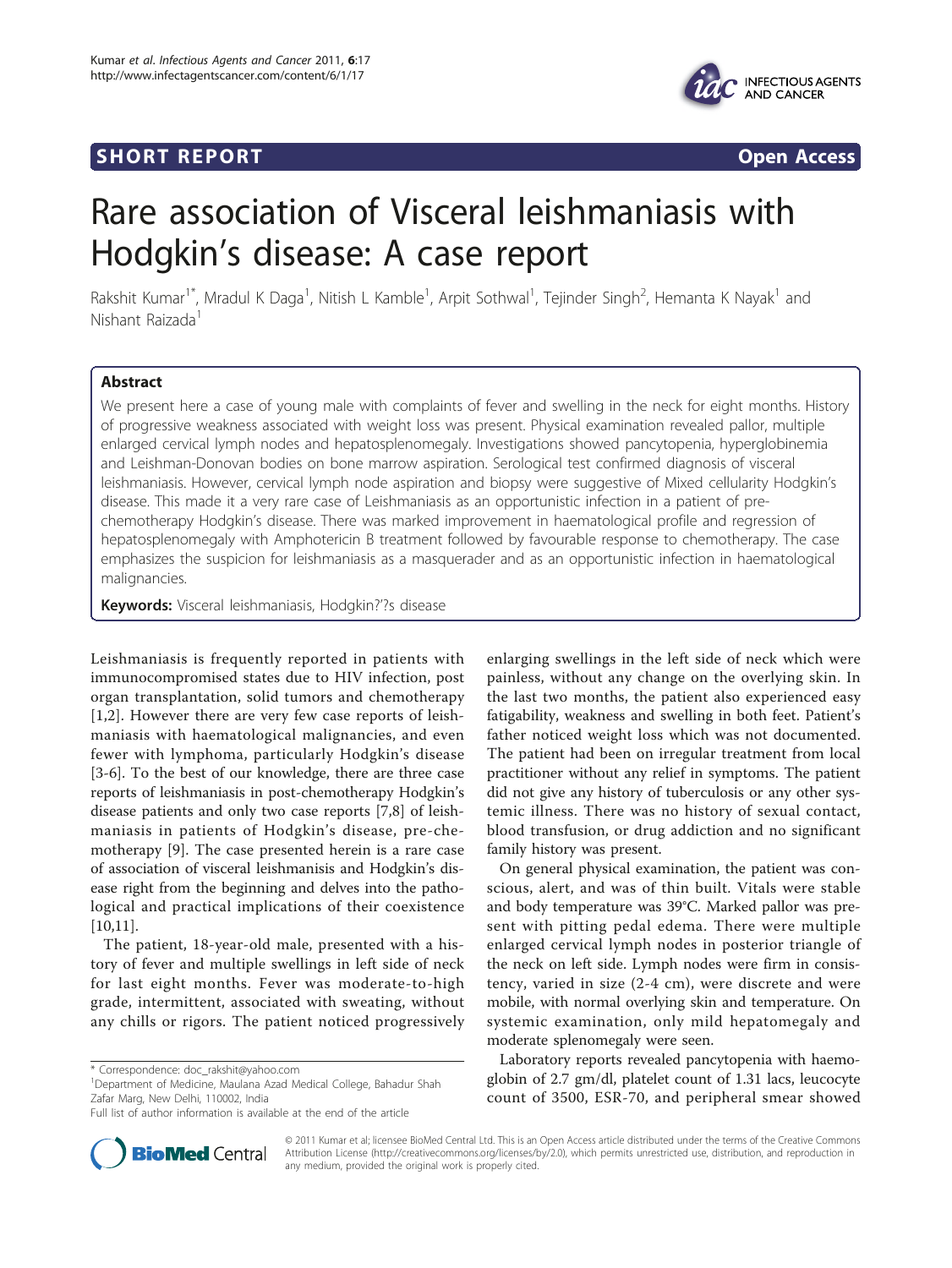microcytic hypochromic anaemia. Total serum proteins were raised with albumin being low (2 gm/dl). Ultrasonography of abdomen revealed hepatomegaly (liver span 18 cm) and splenomegaly (splenic span 20 cm). Other investigations including chest X-ray, electrocardiography, viral markers and HIV serology were normal. CECT chest and abdomen revealed hepatosplenomegaly, minimal ascites and minimal pleural effusion. Echocardiography was essentially normal. FNAC of cervical lymph node was inconclusive and was repeated followed by excision biopsy. Meanwhile, bone marrow aspiration was done, which showed intracellular and extracellular Leishman-Donovan bodies (Figure 1). This was followed by a positive serology test for leishmaniasis. Patient was immediately started on Amphotericin B and given three units of blood transfusions. FNAC and excision biopsy reports confirmed the diagnosis of Mixed cellularity Hodgkin's disease (Figure 2 and 3), making it an exceptional coexisting pathology. Marked clinical and hematological improvement was seen, with regression of hepatosplenomegaly. The patient received three cycles of chemotherapy and showed positive response.

The clinical forms of leishmaniasis are visceral leishmaniasis (VL), cutaneous leishmaniasis (CL) and mucocutaneous leishmaniasis (ML). Out of 1.5-2 million infected patients worldwide, 90% of CL cases are in the endemic zone of Afghanistan, Pakistan, Middle East, Brazil and Peru. However, 90% of VL cases are seen to occur in the endemic zone of India, Bangladesh, Nepal, Sudan and Brazil. Cervical lymphadenopathy is uncommon in India though common in Mediterranean countries, Africa and China. On the other hand, incidence of malignancy is 11 million new cases per year, worldwide, with many cases occurring in the endemic zone of leishmaniasis. Moreover, the medical management of malignancy induces further immunosuppression, a condition which is already present in the setting of lymphoma and



leukaemia, and becomes a breeding ground for opportunistic infections like leishmaniasis.

Leishmaniasis has emerged as a severe opportunistic infection in endemic areas. In immunocompromised hosts, it can be asymptomatic, often with no splenomegaly, and may be present in unusual location and run a severe and refractory course with frequent relapse. Although leishmaniasis and cancer are very common diseases, little attention has been paid to the pathophysiological and practical implications of their co-existence. Leishmaniasis is recognized as an opportunistic infection in HIV and malignancy patients [[1](#page-2-0),[2](#page-2-0)], but reports with lymphoma are scarce [\[3](#page-2-0)-[5\]](#page-2-0). There are three case reports of leishmaniasis in post chemotherapy Hodgkin's disease patients, including the recently published study on coexistence of both in a single lymph node, after multiple cycles of chemotherapy [\[6](#page-2-0)]. To the best of our knowledge, there are only two case reports [[7,8\]](#page-2-0) (Benhamou et al [[7\]](#page-2-0) and Magnan et al [[8](#page-2-0)]) of



Figure 1 Bone marrow slides showing Leishman-Donovan bodies (arrow).



Figure 3 Immunohistochemistry showing CD30 marker (arrow) in the lymph node.